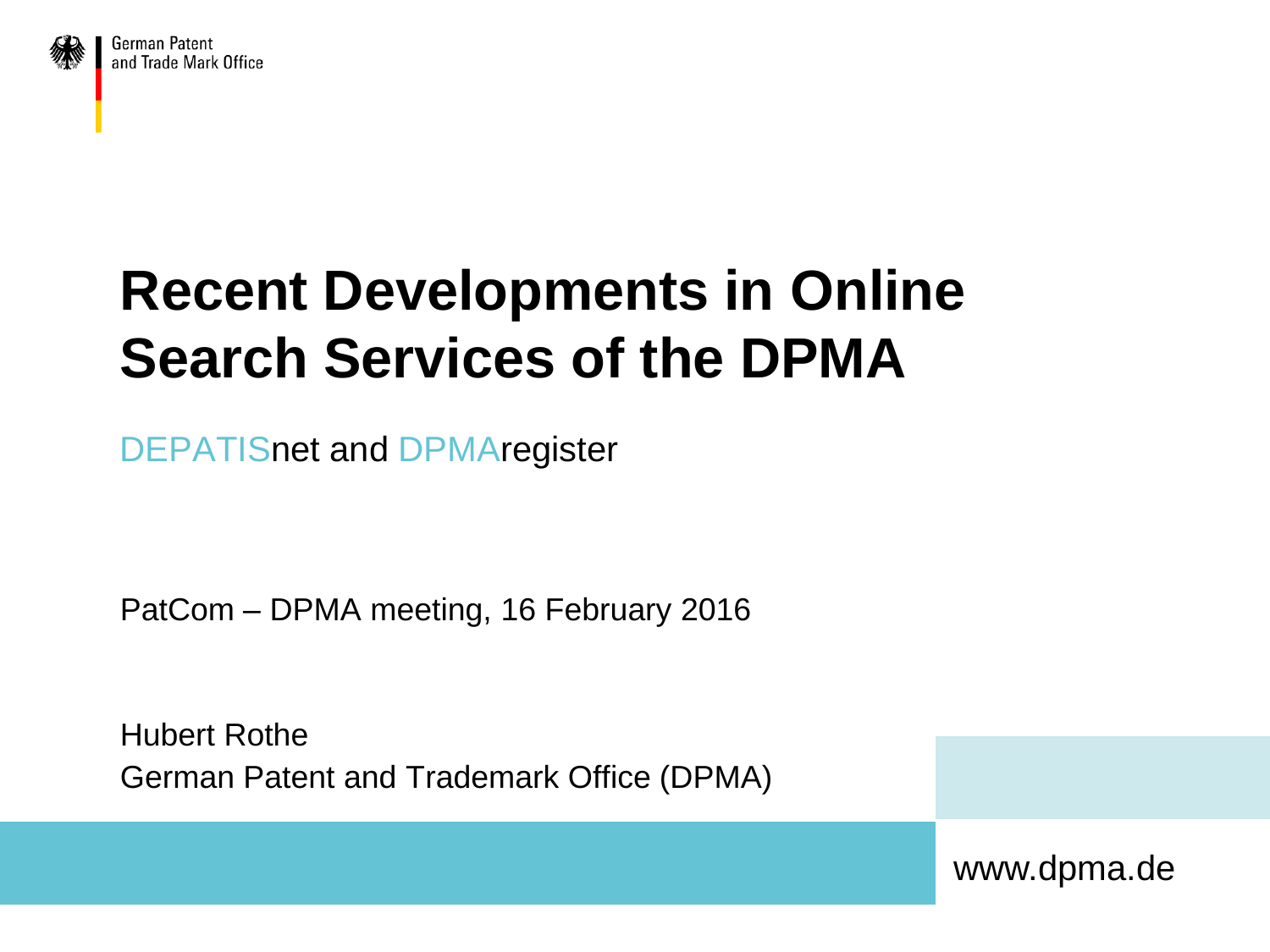

## Two Major Services

- **DEPATIS**net:
	- State-of-the-art searches
- **DPMA**register:
	- Legal and procedural status database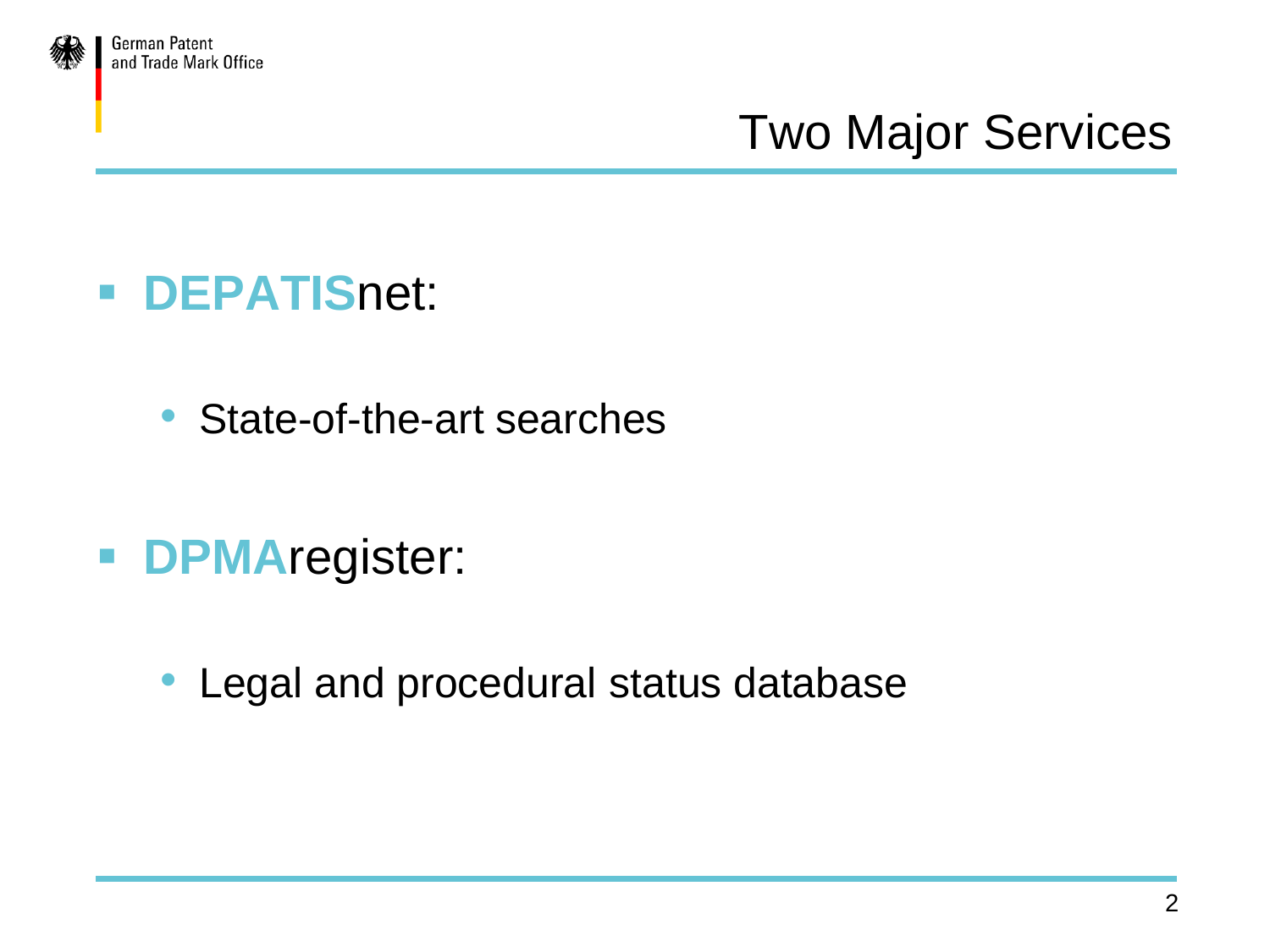

#### ■ Abstract in the result list

|                                                                                                                                                                                                                                                                                                                      | <b>Hide result list configuration</b> |                         |                           |                                                                                                                                                                                                                 |  |                                                                                                                                                                                                                                                                                                                                                                                                                                                                                  |  |  |  |  |  |
|----------------------------------------------------------------------------------------------------------------------------------------------------------------------------------------------------------------------------------------------------------------------------------------------------------------------|---------------------------------------|-------------------------|---------------------------|-----------------------------------------------------------------------------------------------------------------------------------------------------------------------------------------------------------------|--|----------------------------------------------------------------------------------------------------------------------------------------------------------------------------------------------------------------------------------------------------------------------------------------------------------------------------------------------------------------------------------------------------------------------------------------------------------------------------------|--|--|--|--|--|
| <b>Publication number</b><br><b>Publication date</b><br><b>IPC</b> main class<br>M<br>Application date<br>Redassified IPC (MCD)<br>Search file IPC<br>Inventor<br>Applicant/Owner<br>M<br>$\vee$ Abstract<br>Search list sorted by Publication number<br>$\sqrt{a}$ ascending $\sqrt{a}$<br>v<br>1000 v Results/page |                                       |                         |                           |                                                                                                                                                                                                                 |  |                                                                                                                                                                                                                                                                                                                                                                                                                                                                                  |  |  |  |  |  |
|                                                                                                                                                                                                                                                                                                                      | No.                                   | ⊽<br><b>Selection</b>   | <b>Publication number</b> | <b>Title</b>                                                                                                                                                                                                    |  | <b>Abstract</b>                                                                                                                                                                                                                                                                                                                                                                                                                                                                  |  |  |  |  |  |
|                                                                                                                                                                                                                                                                                                                      | $\mathbf{1}$                          | $\overline{\mathbf{v}}$ | DE000004231703A1          | [DE] Mikroprozessor mit CPU und EEPROM                                                                                                                                                                          |  | [DE] Es wird ein Mikroprozessor mit einer zentralen<br>Steuereinheit (CPU) und einem Speicher von<br>EEPROM-Typ (EEPROM) zur Verwendung in<br>sicherheitsrelevanten Systemen beschrieben, mit einer<br>Schutzvorrichtung (SV), die sicherstellt, daß während<br>eines Lesevorganges im EEPROM-Speicher (EEPROM) die<br>Taktfrequenz der zentralen Steuereinheit (CPU) einen<br>Grenzwert nicht übersteigt, bei dem ein Lesen des<br>Speichers (EEPROM) sicher gewährleistet ist. |  |  |  |  |  |
|                                                                                                                                                                                                                                                                                                                      | $\overline{\mathbf{2}}$               | ⊽                       | DE000004336353A1          | [DE] Mikroprozessor mit einer integrierten Bussteuereinheit [EN] RISC<br>microprocessor with integrated bus control unit - connects read=write buffer,<br>for storing data, address and control signals, to bus |  | [DE] Der erfindungsgemäße Mikroprozessor weist eine<br>integrierte Bussteuereinheit (9) auf, die über einen<br>ersten Bus (1) mit einer CPU (10) und über einen<br>zweiten Bus (5) mit mindestens einer mitintegrierten<br>Peripherieeinheit (11) verbunden ist. Weiterhin ist ein<br>Schreib-Lese-Pufferspeicher (6) der Tiefe n ≥ 1<br>vorgesehen, der mit einer Busschnittstelleneinheit (3)<br>und einer weiteren Steuereinheit (7) zur Ansteuerung                          |  |  |  |  |  |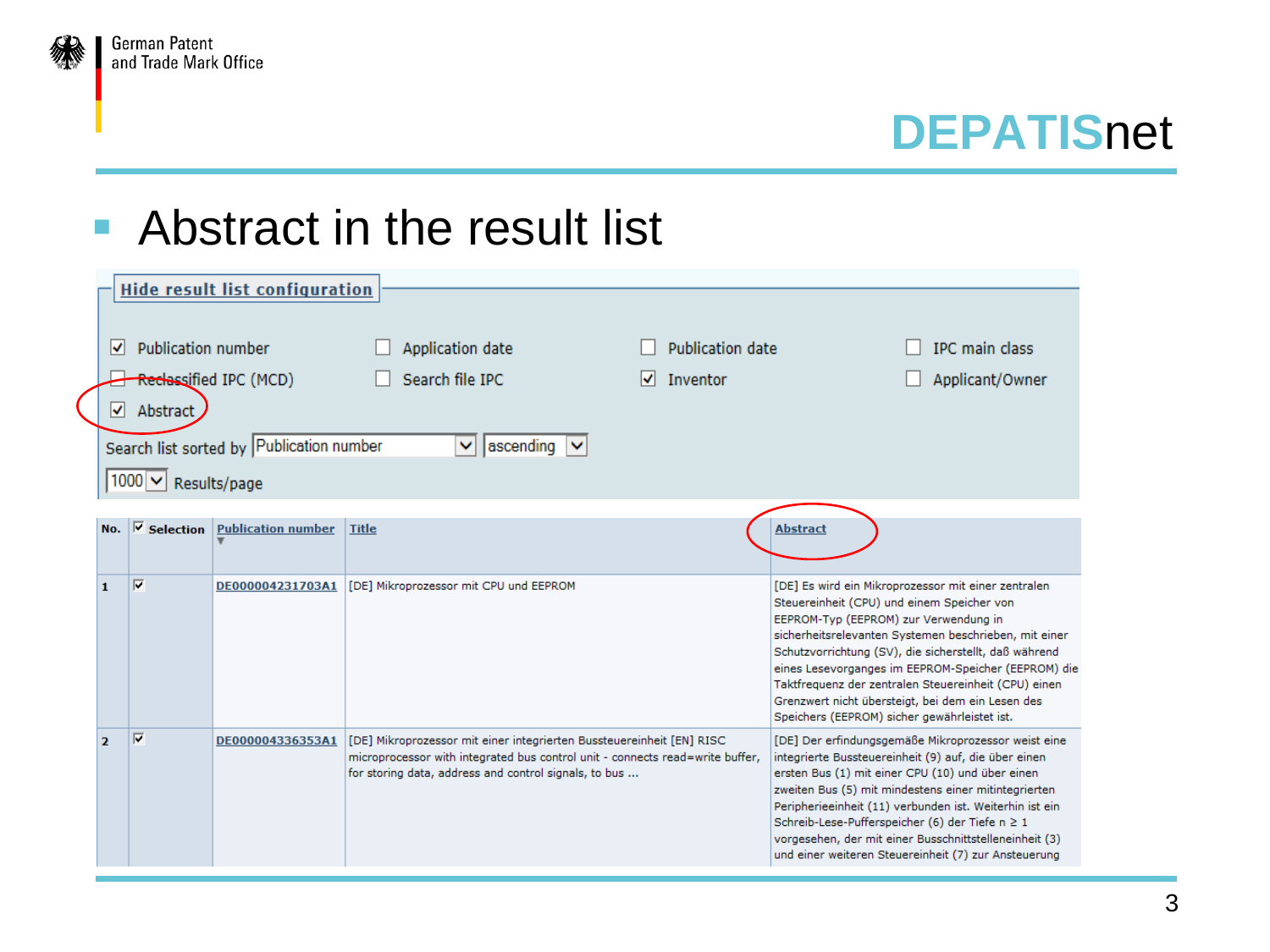

## **• Additional classification fields in the result list** configuration

| <b>Hide result list configuration</b>                                                 |                  |                           |                                          |
|---------------------------------------------------------------------------------------|------------------|---------------------------|------------------------------------------|
| Application date<br>Publication number                                                | Publication date | $\sqrt{ }$ IPC main class | $\sqrt{ }$ IPC secondary / index classes |
| Reclassified IPC (MCD)<br>Search file IPC<br>√                                        | Inventor         | Applicant/Owner           | $\overline{\phantom{a}}$ Title           |
| Abstract                                                                              |                  |                           |                                          |
| $\triangledown$ ascending $\triangledown$<br>Search list sorted by Publication number |                  |                           |                                          |
| 50<br>$\vee$ Results/page                                                             |                  |                           |                                          |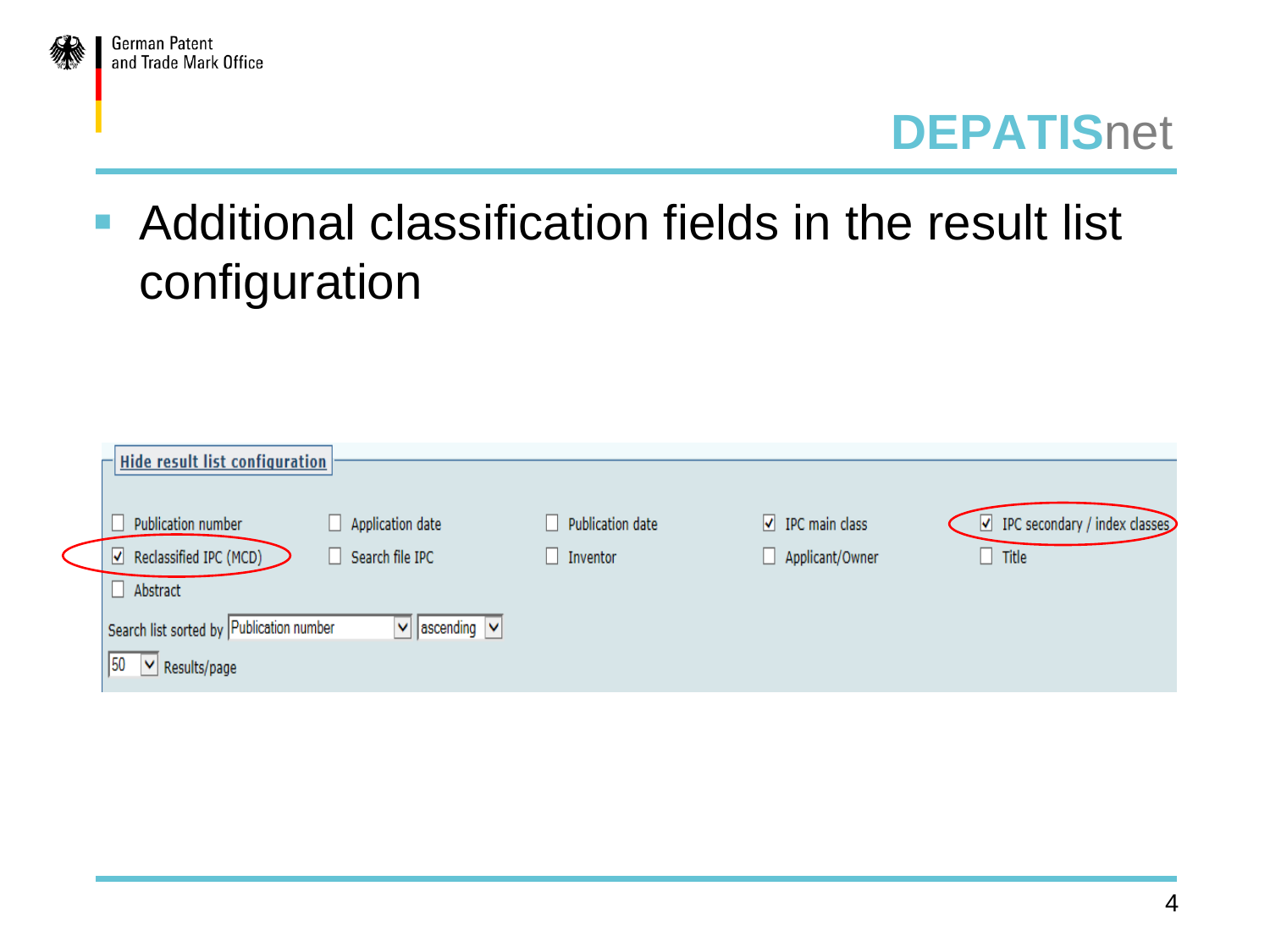

### ■ Select all results of a result list at once

| No. |       | $\triangledown$ Selection | <b>Publication number A</b> | <b>IPC</b> search file                                        |  |  |  |  |
|-----|-------|---------------------------|-----------------------------|---------------------------------------------------------------|--|--|--|--|
| 1   | $\pm$ |                           | DE000019913377A1            | G06F9/38A                                                     |  |  |  |  |
| 2   | ⊽     |                           | DE000019905510A1            | G06F9/26                                                      |  |  |  |  |
| з   | ⊽     |                           | DE000019757305A1            | <b>D06F33/02 ELN</b><br>F <sub>24</sub> C 7/08<br>G05B 19/042 |  |  |  |  |
| 4   | ⊽     |                           | DE000019753840C1            | F02D 41/22<br>F02D41/26<br>G06F1/30                           |  |  |  |  |
| 5   | ⊽     |                           | DE000019739530C1            | G06F9/40                                                      |  |  |  |  |
| 6   | ⊽     |                           | DE000019718160A1            | G05B 23/02<br>H02H3/24                                        |  |  |  |  |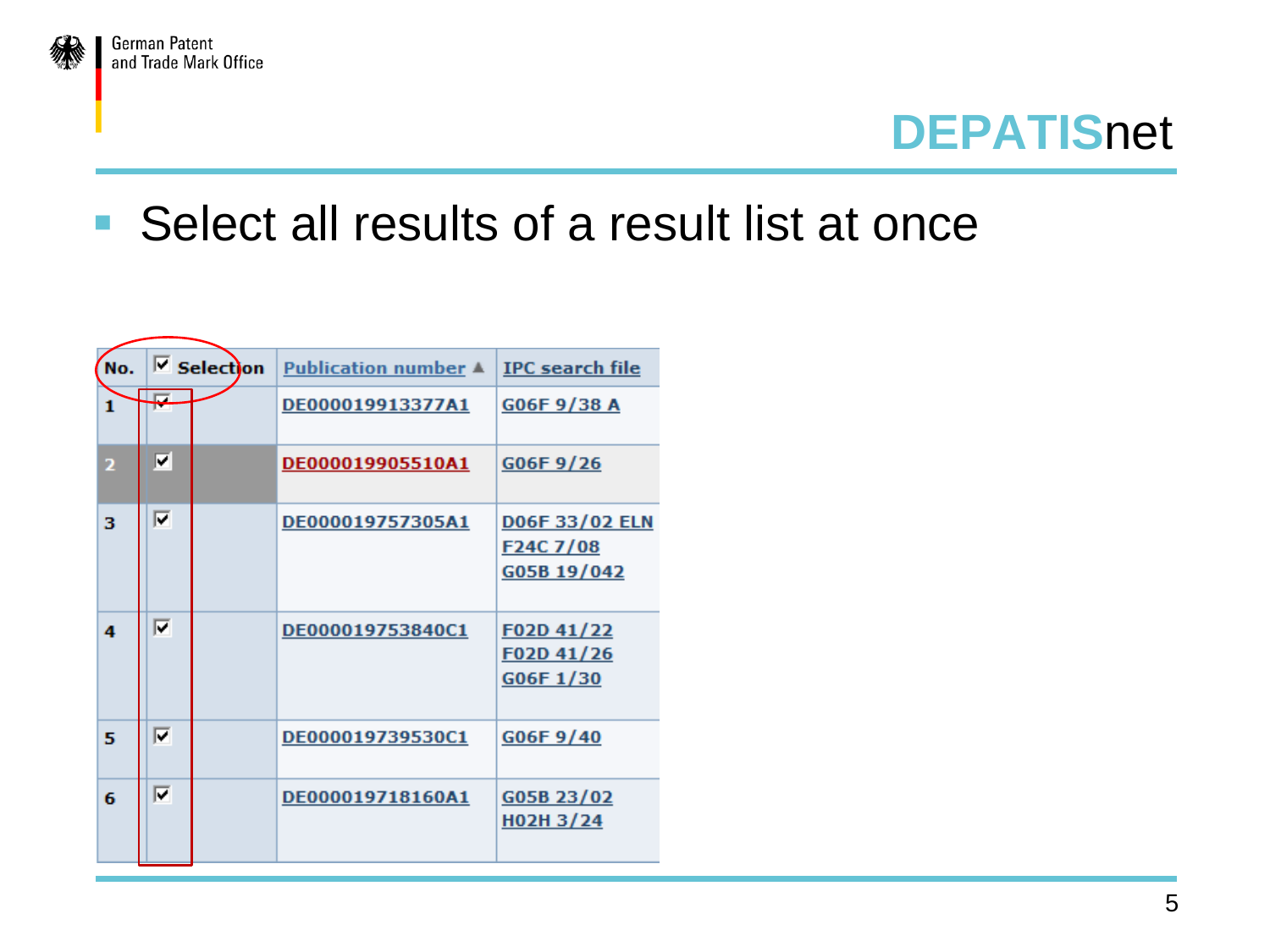

#### Download of PDF documents

| Trefferliste: 265 Treffer |                          |                                                                                               |                   |                                                                                                                                                    |                                                      |                                                                                            |                       |  |  |
|---------------------------|--------------------------|-----------------------------------------------------------------------------------------------|-------------------|----------------------------------------------------------------------------------------------------------------------------------------------------|------------------------------------------------------|--------------------------------------------------------------------------------------------|-----------------------|--|--|
|                           |                          | Angezeigte Trefferliste herunterladen (CSV, XLS)<br>Angezeigte Treffer herunterlader<br>(PDF) |                   |                                                                                                                                                    | Select by clicking                                   |                                                                                            |                       |  |  |
| Nr.                       | Auswahl                  | Veröffentlichungs-<br>Nummer ▼                                                                | Anmelde-<br>datum | Ermder                                                                                                                                             | Anmelder/Inhaber                                     | <b>Titel</b>                                                                               | Original-<br>dokument |  |  |
| 1                         |                          | DE000010147817C5 27.09.2001                                                                   |                   | Gießler, Folke, Dr., 97616 Bad Neustadt, Siemens AG, 80333<br>DE                                                                                   | München, DE                                          | [DE] Verfahren zur Verschleisserkennung bei einer<br>Bremse oder einer Kupplung            | $\sum_{i=1}^{n}$      |  |  |
|                           |                          | DE000010201321B4 15.01.2002                                                                   |                   | Heismann, Björn, Dr., 91052 Erlangen,<br>DE Schlund, Erhard, 91090 Effeltrich, DE   München, DE<br>Stierstorfer, Karl, Dr., 91052 Erlangen,<br>DE. | Siemens AG, 80333                                    | [DE] Computertomographie-Gerät und Verfahren<br>mit aktiver Anpassung der Mess-Elektronik  | F                     |  |  |
| 3                         | $\overline{\mathbf{v}}$  | DE000010243345B4 18.09.2002                                                                   |                   | Bergholz Knudsen, Mikael, Gistrup, DK                                                                                                              | Siemens AG, 80333<br>München, DE                     | [DE] Verfahren und Vorrichtung zum Übertragen<br>von Daten                                 | F                     |  |  |
| 4                         | $\overline{\phantom{0}}$ | DE000010312724B4 21.03.2003                                                                   |                   | Helminger, Markus, 83313 Siegsdorf, DE BSH Bosch und Siemens<br>Lindert, Christian, 83126 Flintsbach, DE                                           | Hausgeräte GmbH, 81739<br>München, DE                | [DE] Durchlauferhitzer                                                                     | 罗                     |  |  |
| 5                         | ▿                        | DE000010318207B4 22.04.2003                                                                   |                   | Hodzic, Tarik, 81373 München, DE<br>Matscheko, Gerhard, 82319 Starnberg,<br>DE.                                                                    | Siemens AG, 80333<br>München, DE                     | [DE] Linearmotor, bzw. Sekundärteil bzw.<br>Abdeckung desselbigen                          | ን                     |  |  |
| 6                         | $\overline{\phantom{a}}$ | DE000010331977B4 14.07.2003                                                                   |                   | Spoeler, Hans-Gerd, 63776 Mömbris,<br>DE.                                                                                                          | Siemens AG, 80333<br>München, DE                     | [DE] Förderer für Stückgut                                                                 | 罗                     |  |  |
| 265                       | П                        | DE212009000055U1 24.03.2009                                                                   |                   |                                                                                                                                                    | Siemens VAI Metals<br>Technologies GmbH, Linz,<br>AT | [DE] Vorrichtung zum Verbessern von<br>Genauigkeitseigenschaften von<br>Handhabungsgeräten | y.                    |  |  |
|                           |                          |                                                                                               |                   | <b>Confirm selection</b>                                                                                                                           |                                                      |                                                                                            |                       |  |  |
|                           | Auswahl anzeigen         |                                                                                               |                   |                                                                                                                                                    |                                                      |                                                                                            |                       |  |  |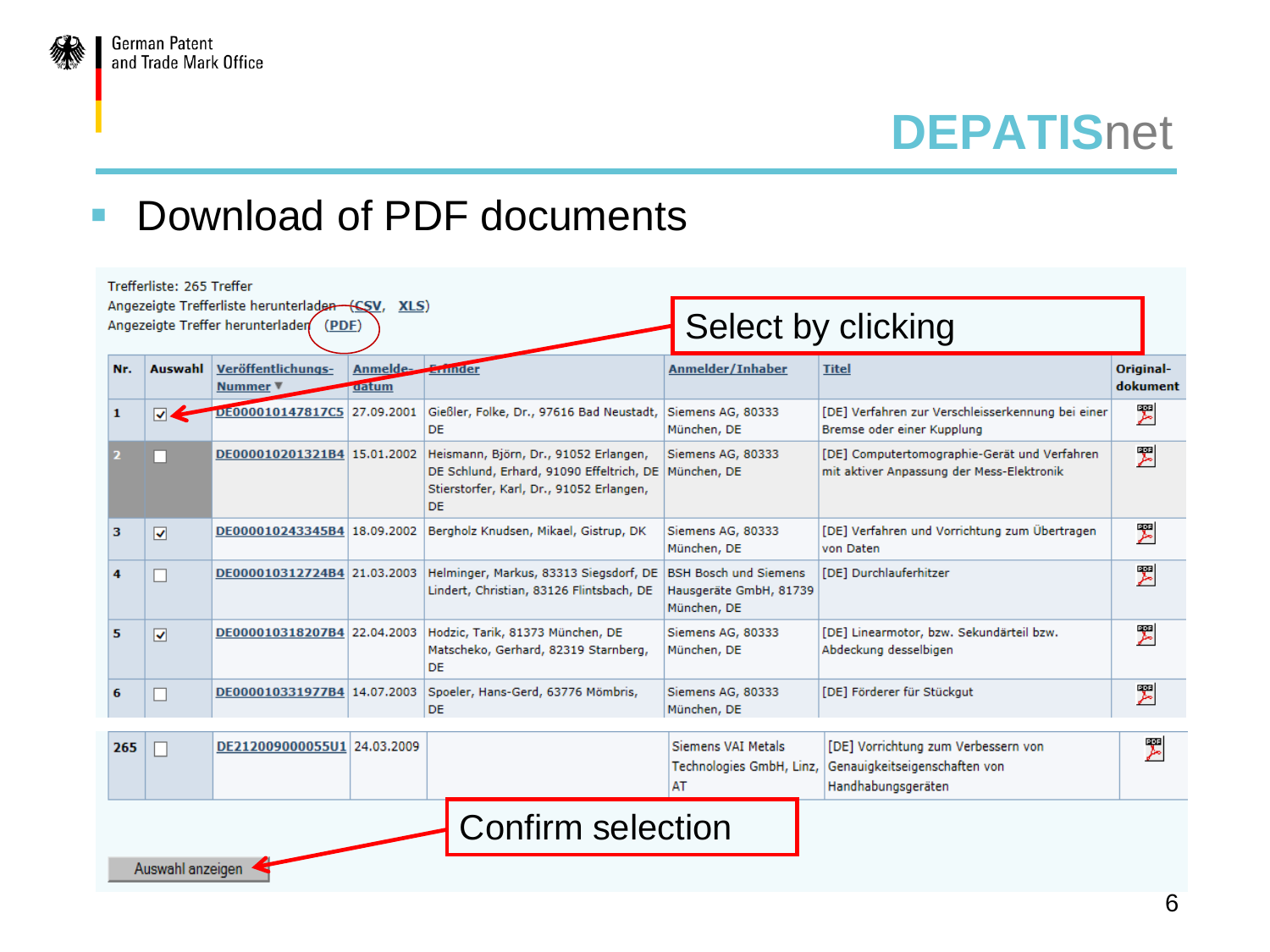



Search query forms part of the downloaded result list



| Search query.txt     | 123     | 111       | 2016-02-08 10:07 |
|----------------------|---------|-----------|------------------|
| A1000000379041B.pdf  | 259 528 | 250 197   | 2016-02-08 10:07 |
| AT000000382973B.pdf  | 171 100 | 164 233   | 2016-02-08 10:07 |
| DE000002808580C2.pdf | 473 415 | 455 833   | 2016-02-08 10:08 |
| DE000003138989A1.pdf | 1623178 | 1 591 779 | 2016-02-08 10:08 |
| DE000003143806C2.pdf | 256 948 | 250 643   | 2016-02-08 10:08 |
| DE000003239221A1.pdf | 4913781 | 4807198   | 2016-02-08 10:08 |
| DE000003417825A1.pdf | 538 979 | 520 703   | 2016-02-08 10:07 |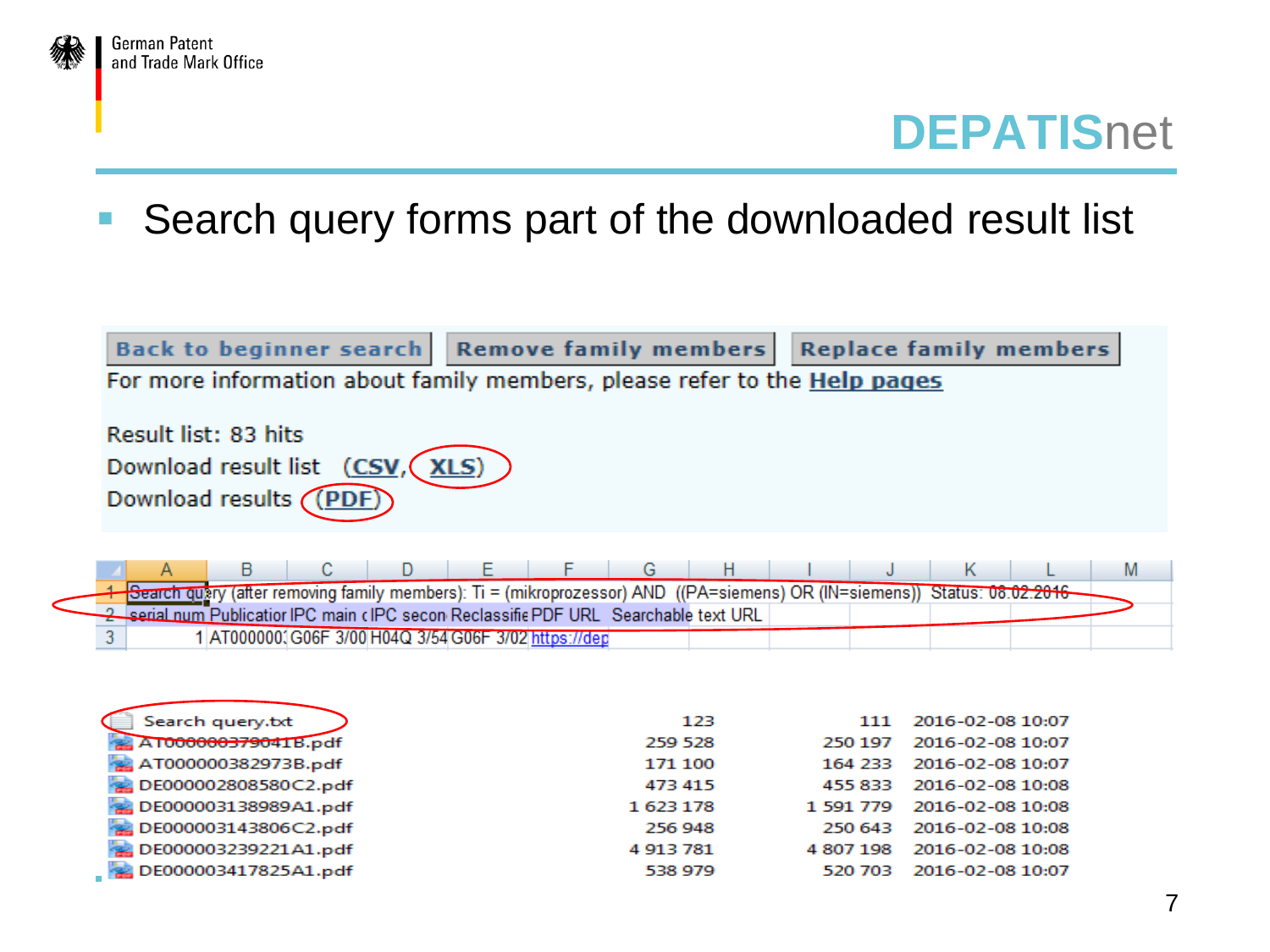

 Skip from one dokument to the next one within the hit list



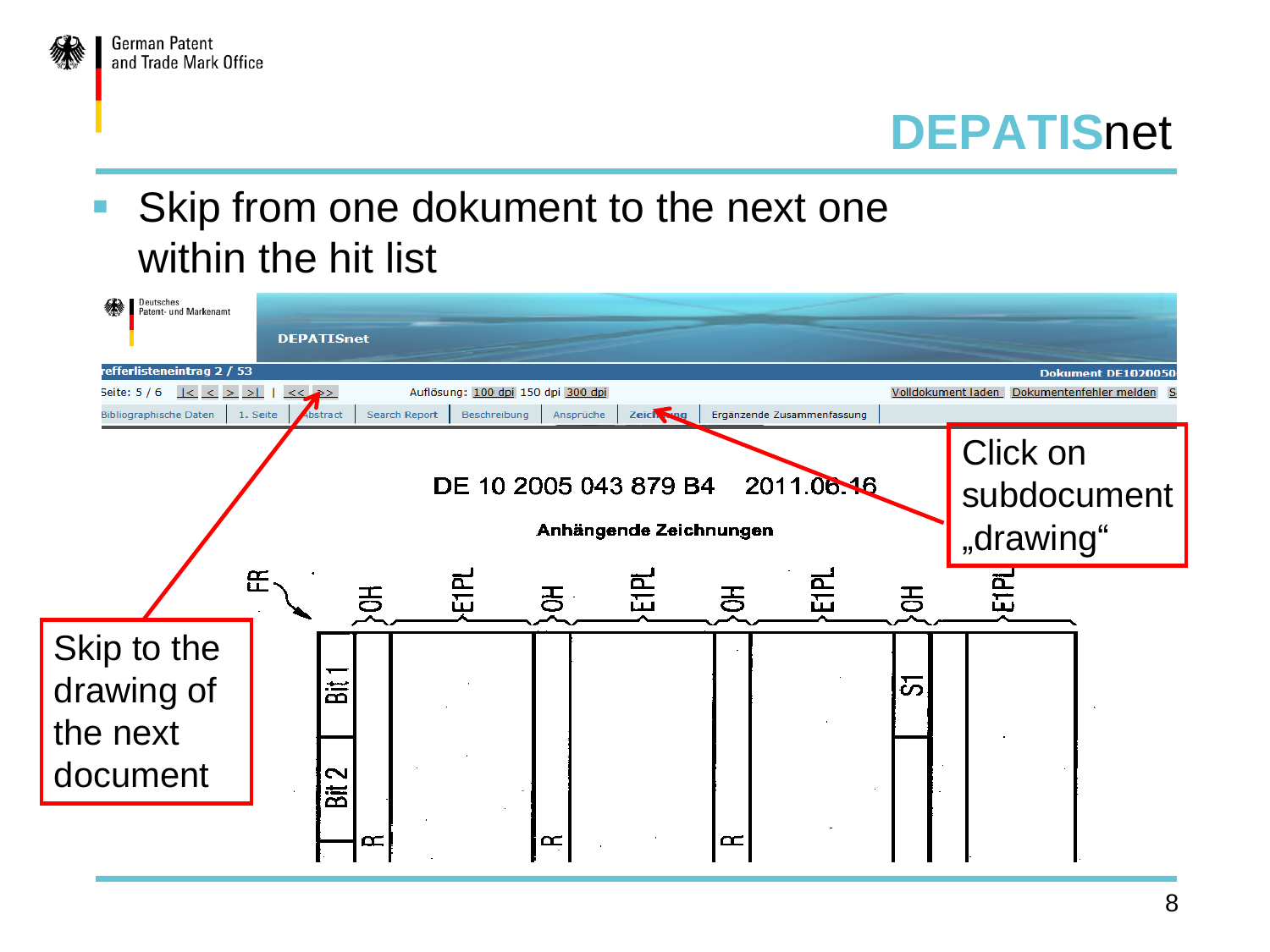

### **New data field "Citing documents"**

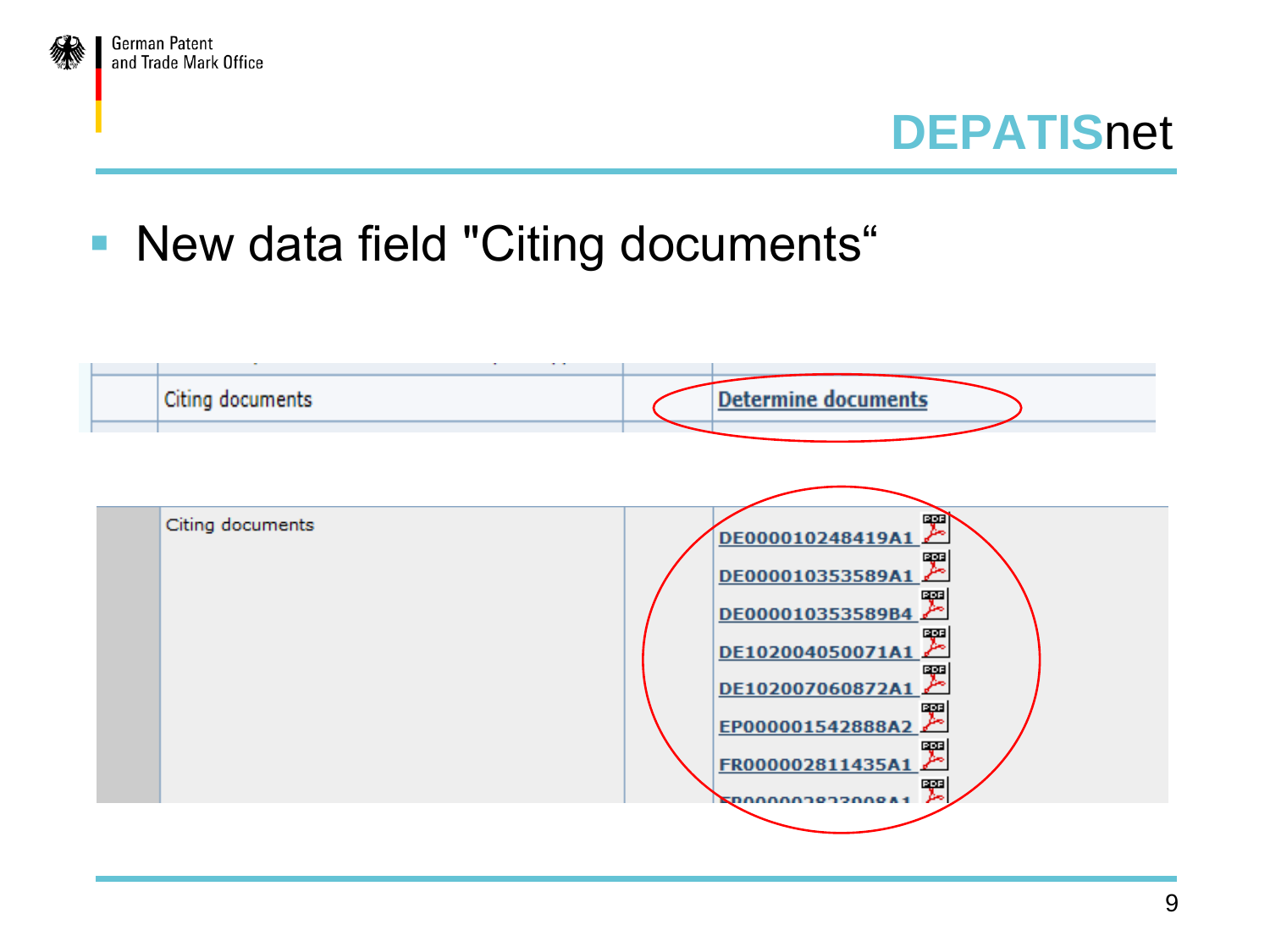



## **Skip from one full document to the next one** within a result list

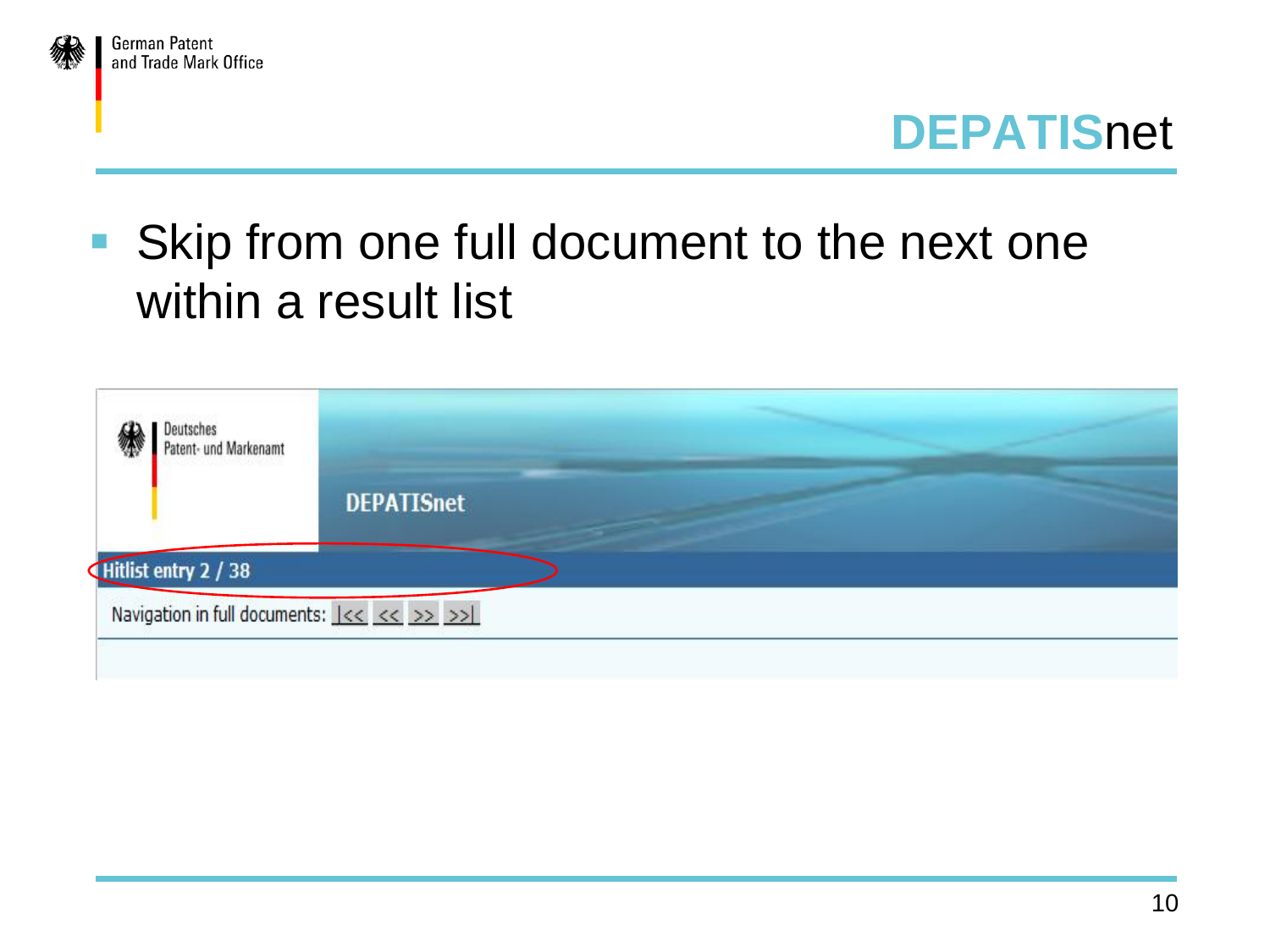

### **Drawings in mosaic display**

| 狐 | Deutsches<br>Patent- und Markenamt | <b>DEPATISnet</b> |                                                                                                                                                                                                                                                                                                                                                                                                                                                                                                             |                                                                |                                            |                                                |
|---|------------------------------------|-------------------|-------------------------------------------------------------------------------------------------------------------------------------------------------------------------------------------------------------------------------------------------------------------------------------------------------------------------------------------------------------------------------------------------------------------------------------------------------------------------------------------------------------|----------------------------------------------------------------|--------------------------------------------|------------------------------------------------|
|   | litlist entry 6 / 264              |                   |                                                                                                                                                                                                                                                                                                                                                                                                                                                                                                             |                                                                |                                            | <b>Document DE102005021589A</b>                |
|   | Page: 8, 9, 10, 11, 12, 13 / 13    |                   | $ < < >$   $ < >$                                                                                                                                                                                                                                                                                                                                                                                                                                                                                           | Resolution: 100 dpi 150 dpi 300 dpi<br>$\sqrt{2 \times 2}$ 3x2 |                                            | Load full document Report document error Close |
|   | Bibliographic data First page      | Abstract          | Search report<br>Claims<br>Description                                                                                                                                                                                                                                                                                                                                                                                                                                                                      | <b>Additional Abstract</b><br><b>Drawing</b>                   |                                            |                                                |
|   |                                    |                   | DE 10 2005 021 589 A1 2006.11.16<br>Arthängende Zeichnungen<br>Fig. 1<br>Fig. 2<br>nsd <sup>10</sup><br>10000000<br>1888000<br>$\begin{picture}(120,10) \put(0,0){\line(1,0){100}} \put(0,0){\line(1,0){100}} \put(0,0){\line(1,0){100}} \put(0,0){\line(1,0){100}} \put(0,0){\line(1,0){100}} \put(0,0){\line(1,0){100}} \put(0,0){\line(1,0){100}} \put(0,0){\line(1,0){100}} \put(0,0){\line(1,0){100}} \put(0,0){\line(1,0){100}} \put(0,0){\line(1,0){100}} \put(0,0){\line($<br><b>Quantitude</b><br> | DE 10 2005 021 589 A1 2006.11.16<br>Fig. 3<br>Fig.             | DE 10 2005 021 589 A1 2006.11.16<br>Fig. 6 |                                                |
|   |                                    |                   | 813                                                                                                                                                                                                                                                                                                                                                                                                                                                                                                         | 913                                                            | 15/13                                      |                                                |
|   |                                    |                   | DE 10 2005 021 589 A1 2006.11.16                                                                                                                                                                                                                                                                                                                                                                                                                                                                            | DE 10 2005 021 589 A1 2006.11.16                               | DE 10 2005 021 589 A1 2006.11.16           |                                                |
|   |                                    |                   | Fig. 8                                                                                                                                                                                                                                                                                                                                                                                                                                                                                                      | Fig. 10                                                        | Fig. 12                                    |                                                |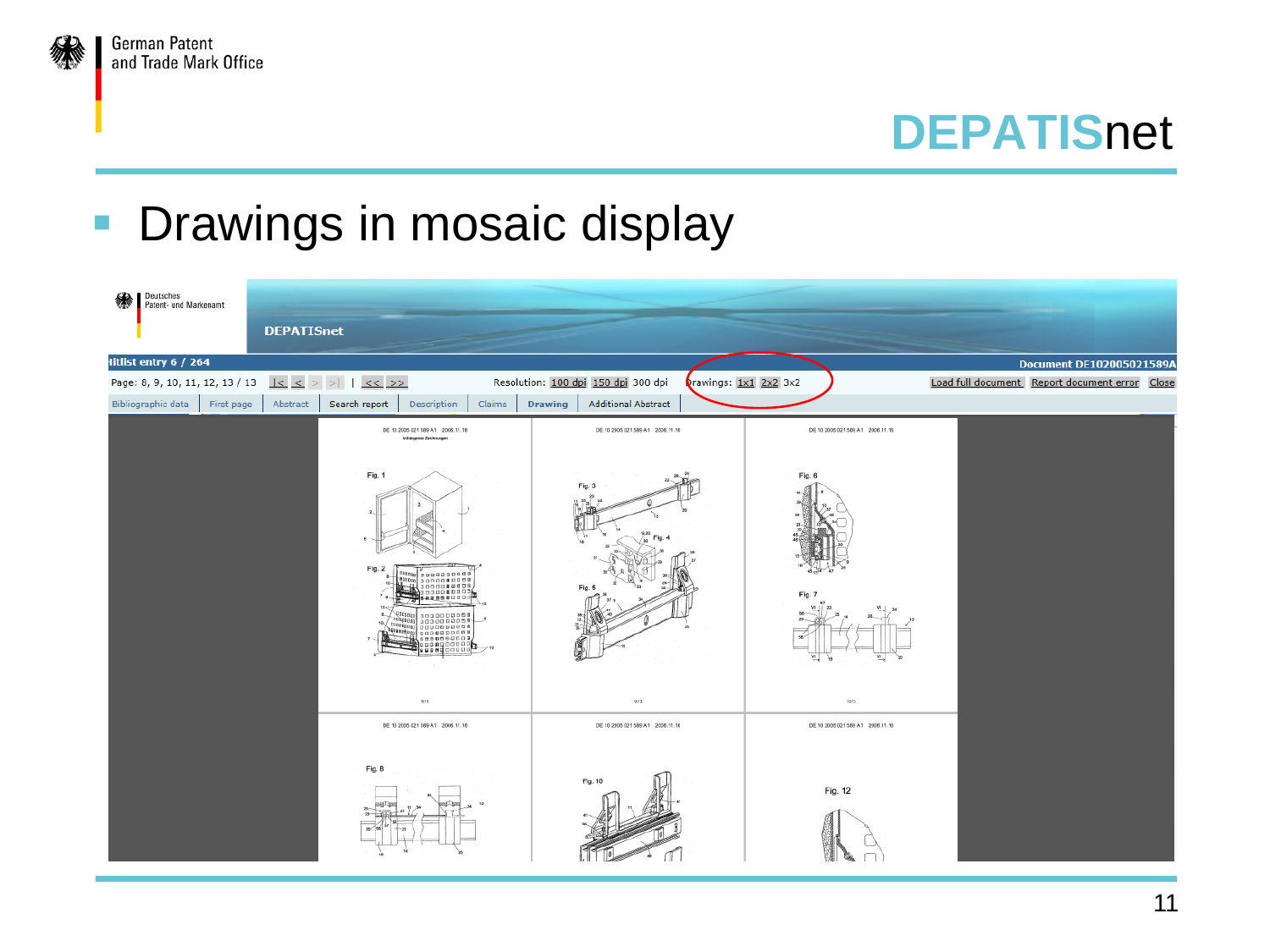

### **New proximity operator "d"**

| <b>Formulate search</b><br>$=$ (multi (D) media)                                                      |  |
|-------------------------------------------------------------------------------------------------------|--|
| Input field:<br>47                                                                                    |  |
| Hide available fields<br>Available fields:<br>$\overline{\phantom{a}}$                                |  |
| <b>Hide operators and wildcards</b>                                                                   |  |
| Boolean Operators: AND OR NOT                                                                         |  |
| Proximity Operators: $(W)$ (NOTW) $(\#W)$ $(\#A)$ $(P)$ $(L)$ $(A)$ $(D)$<br>Wildcard: $ ?    \neq  $ |  |
|                                                                                                       |  |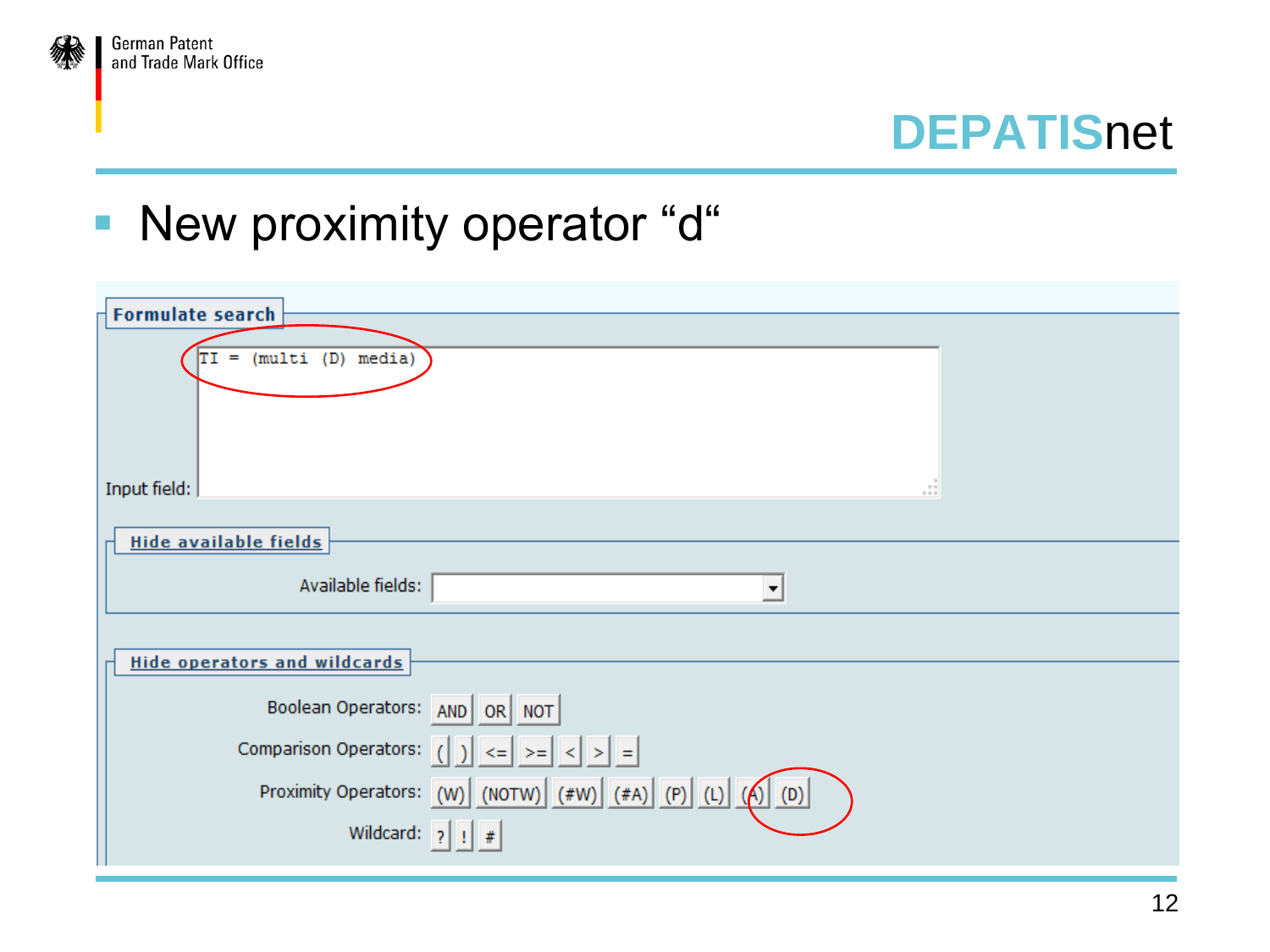

- Improvement of bibliographic data of old DE documents
	- Data from 1877 to 1894 finalized
	- Data from 1895 to 1944 commissioned
	- Data from 1950 to 1985 finalized
- **Completion of DE patent document collection** 
	- *"F.I.A.T. files"* to be made available in DEPATISnet: 140,000 Reichspatentamt case files (examination procedures) not finalised until the end of WW 2
		- Project started in 2013
			- <sup>o</sup> Scanning (no OCR)
			- <sup>o</sup> Capture of bibliographic data
			- <sup>o</sup> Checking for families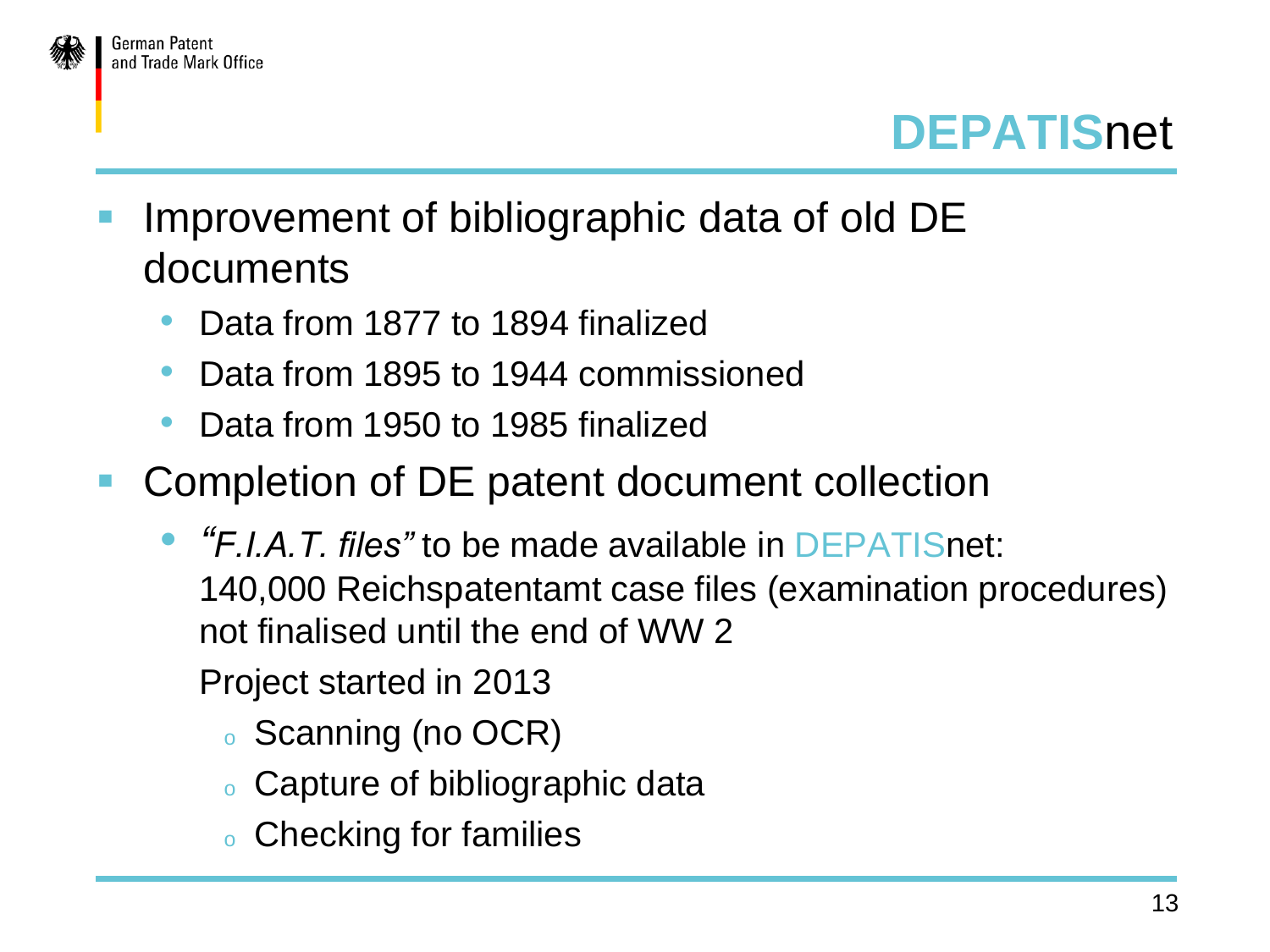

### **DPMA**register

#### Search query forms part of the downloaded result list**Search result**

**Search request:** (TI = "auto" or TIEZ = "auto" or TIGZ = "auto") and (PUB =  $i$ -2014 or  $\{PUB = i$ -2014 $\}$ ) and (SART = patent or SART = gebrauchsmuster or SART = schutzzertifikat or SART = topografie)

**Result list:** 11 results Download result list  $(CS\sqrt{XLS})$ 

**Back to Beginner's search** 

| No. | Selection   File number <sup>4</sup> | Type of IP right Status |                                  | Date of first publication |
|-----|--------------------------------------|-------------------------|----------------------------------|---------------------------|
|     | 10 2012 023 059.1 Patent             |                         | Not pending / lapsed Jun 5, 2014 |                           |
|     | 10 2012 105 913.6 Patent             |                         | Pending / in force   Jan 9, 2014 |                           |
|     | 10 2012 106 845.3 Patent             |                         | Pending / in force               | Jan 30, 2014              |

Search request: (TI = "auto" or TIEZ = "auto" or TIGZ = "auto") and (PUB = j-2014 or {PUB = j-2014}) and (SART = patent or SART

| File number              | Type of IP rigl Date of first publication Applicant/Owner Inventor |                                         | Representative                                                          |  |
|--------------------------|--------------------------------------------------------------------|-----------------------------------------|-------------------------------------------------------------------------|--|
| 10 2012 023 059.1 Patent | Jun 5, 2014                                                        | Chandolias, Konst Applicant is inventor |                                                                         |  |
| 10 2012 105 913.6 Patent | Jan 9, 2014                                                        |                                         | B. Braun Avitum A Schäfer, Oliver, 3628 Winter, Brandl, Fürniss, Hübner |  |
| 10 2012 106 845.3 Patent | Jan 30, 2014                                                       |                                         | Leica Biosystems Walter, Roland, 6879 Schaumburg & Partner Patenta      |  |
| 10 2013 216 006.2 Patent | Feb 20, 2014                                                       |                                         | GM Global Techno Abboud, Amin, Livoni Manitz, Finsterwald & Partner C.  |  |